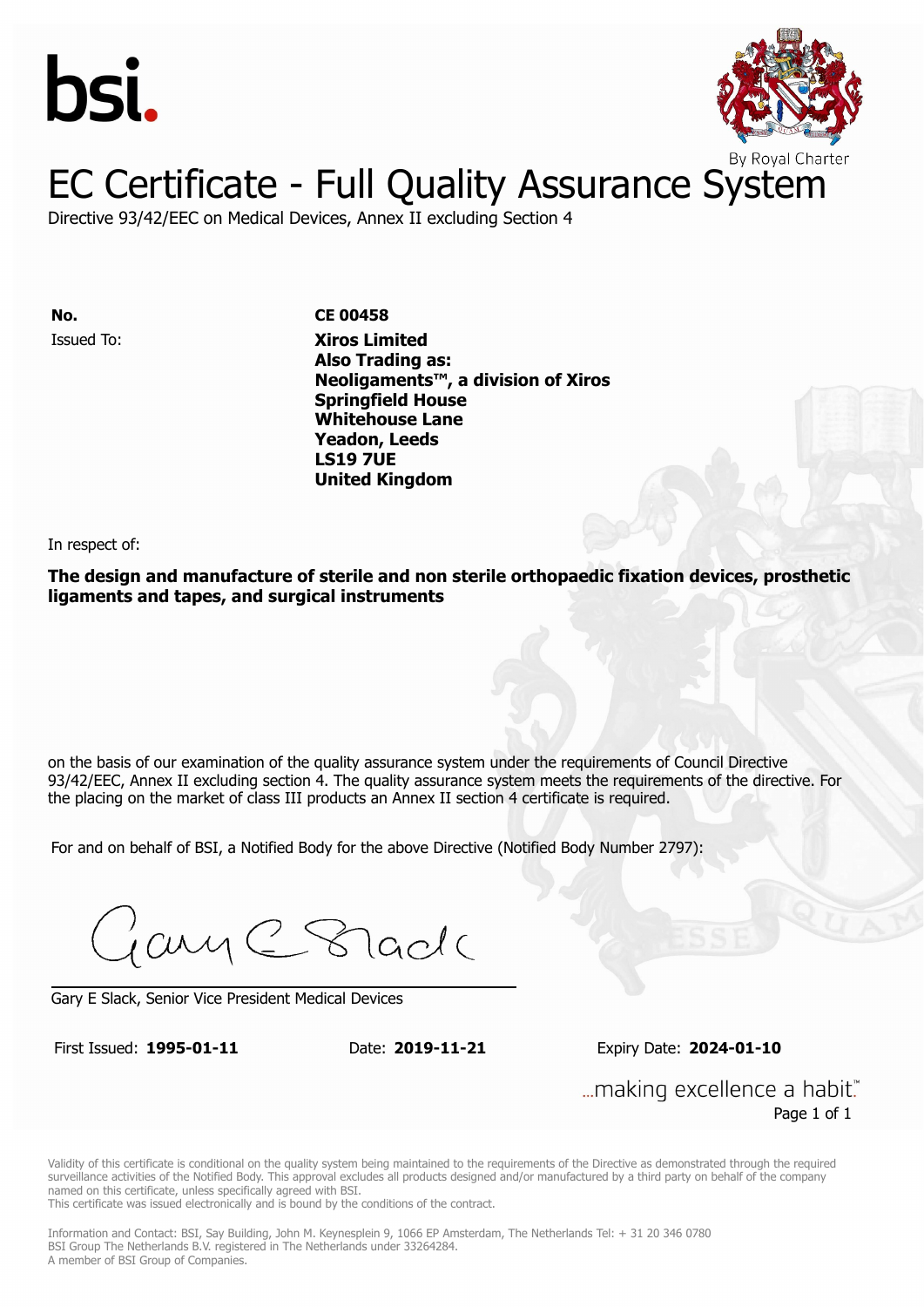



## EC Certificate - Full Quality Assurance System

Directive 93/42/EEC on Medical Devices, Annex II excluding Section 4

### List of Significant Subcontractors

Recognised as being involved in services relating to the product covered by:

Certificate No: **CE 00458**

Date: **2019-11-21** Issued To: **Xiros Limited**

**Also Trading as: Neoligaments™, a division of Xiros Springfield House Whitehouse Lane Yeadon, Leeds LS19 7UE United Kingdom**

Northamptonshire

Brunel Close

Daventry

NN11 8RB United Kingdom

**Subcontractor: Service(s) supplied**

**Gamma Sterilization**

Synergy Health Sterilization UK Ltd Moray Road, Elgin Industrial Estate, Swindon SN2 8XS, United Kingdom

Synergy Health Sterilisation UK Ltd ( Synergy Health - AST-Daventry )

Drayton Fields Industrial Estate

**Gamma Sterilization**

... making excellence a habit."

Page 1 of 2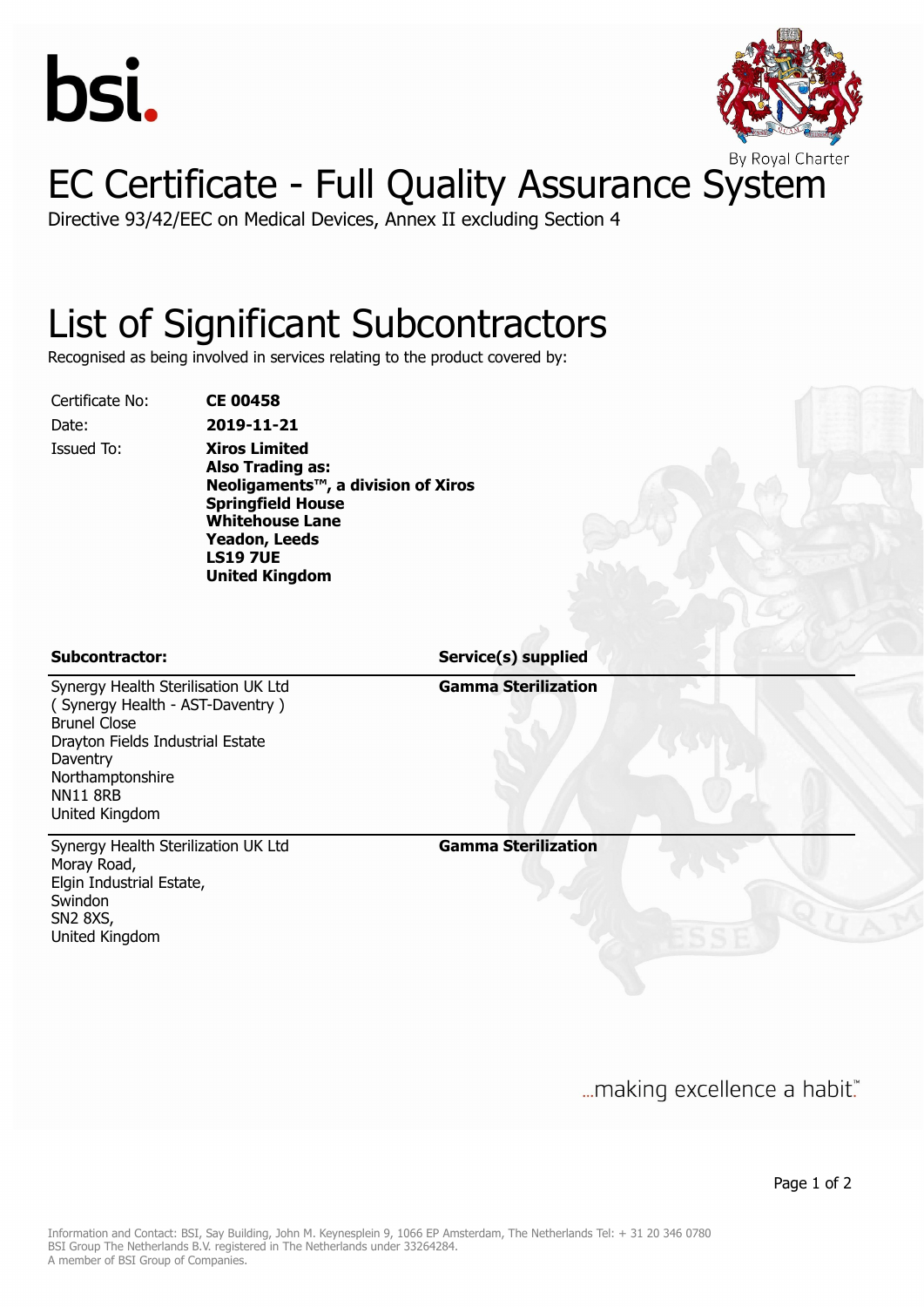



# EC Certificate - Full Quality Assurance System

Directive 93/42/EEC on Medical Devices, Annex II excluding Section 4

### List of Significant Subcontractors

Recognised as being involved in services relating to the product covered by:

Certificate No: **CE 00458**

Date: **2019-11-21**

Issued To: **Xiros Limited Also Trading as: Neoligaments™, a division of Xiros Springfield House Whitehouse Lane Yeadon, Leeds LS19 7UE United Kingdom**

**Gamma Sterilization Subcontractor: Service(s) supplied**

Systagenix Wound Management Limited (an affiliate of Systagenix Wound Management Manufacturing Limited) Gargrave, North Yorkshire, BD23 3RX, United Kingdom

... making excellence a habit."

Page 2 of 2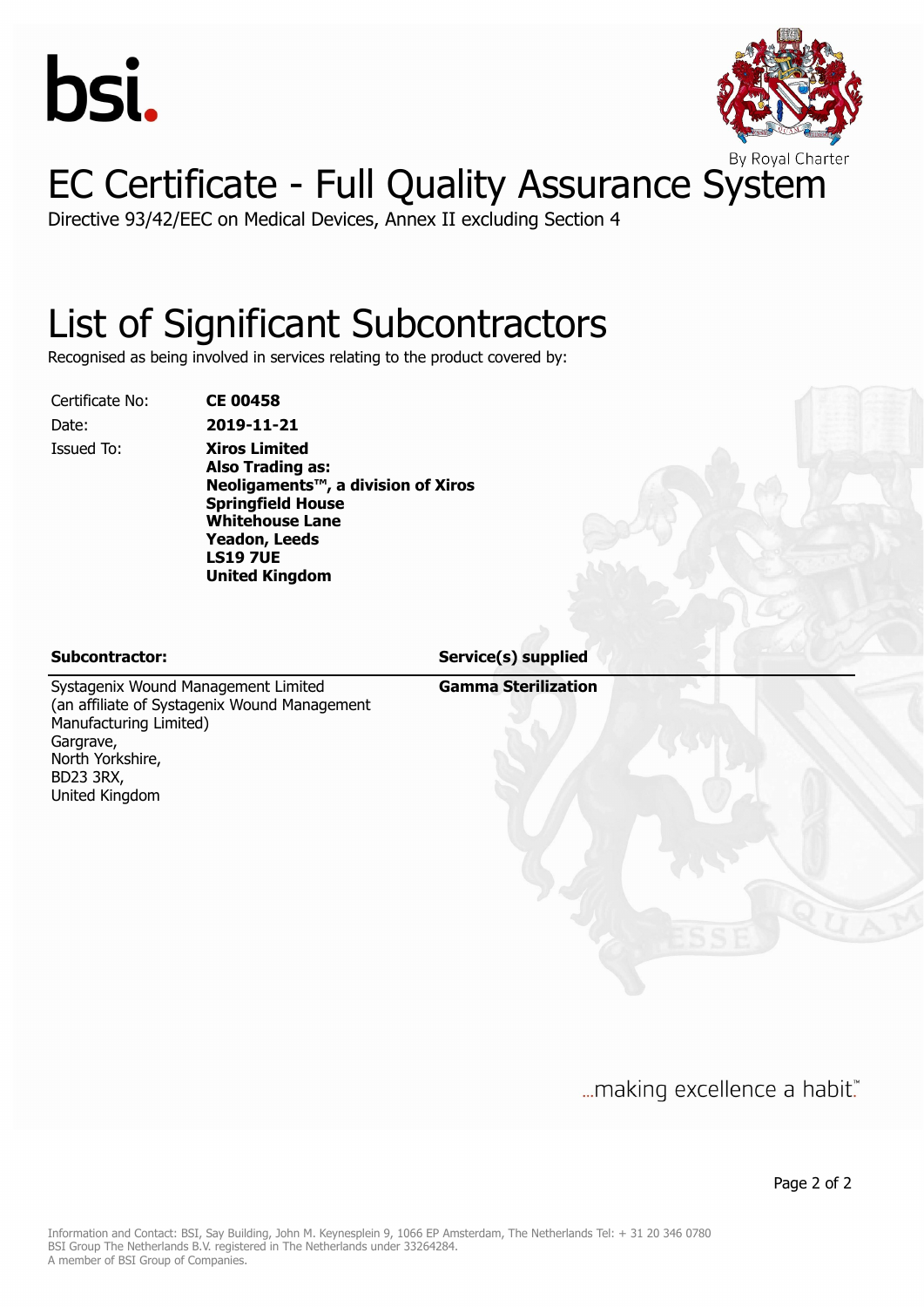



## EC Certificate - Full Quality Assurance System Certificate History

Certificate No: **CE 00458** Date: **2019-11-21**

Issued To: **Xiros Limited Also Trading as: Neoligaments™, a division of Xiros Springfield House Whitehouse Lane Yeadon, Leeds LS19 7UE United Kingdom**

| <b>Date</b>       | <b>Reference</b><br><b>Number</b> | <b>Action</b>                                                                                                      |
|-------------------|-----------------------------------|--------------------------------------------------------------------------------------------------------------------|
| 11 January 1995   |                                   | First Issued.                                                                                                      |
| 07 February 2001  |                                   | Company name change.                                                                                               |
| 16 June 2004      |                                   | Company address change and Certificate renewal.                                                                    |
| 14 March 2006     |                                   | Change to sub-contractor address (Xiros).                                                                          |
| 24 April 2006     |                                   | Removal of the Xiros Derby site as a sub-contractor.                                                               |
| 26 January 2009   | 7214752                           | Certificate renewal. Address has been modified from "White"<br>House Lane" to "Whitehouse Lane."                   |
| 29 September 2009 | 7437575                           | Company name changed from "Xiros PLC" to "Xiros Limited"                                                           |
| 08 November 2010  | 7602685                           | Company name change from "Xiros Limited" to "Xiros Limited"<br>Also Trading as: Neoligments™, a devision of Xiros" |
| 08 January 2014   | 8095330                           | Certificate Renewal.<br>Change of name of significant subcontractor from ISOTRON PLC<br>to Synergy Health.         |

### ... making excellence a habit." Page 1 of 2

Validity of this certificate is conditional on the quality system being maintained to the requirements of the Directive as demonstrated through the required surveillance activities of the Notified Body. This approval excludes all products designed and/or manufactured by a third party on behalf of the company named on this certificate, unless specifically agreed with BSI.

This certificate was issued electronically and is bound by the conditions of the contract.

Information and Contact: BSI, Say Building, John M. Keynesplein 9, 1066 EP Amsterdam, The Netherlands Tel: + 31 20 346 0780 BSI Group The Netherlands B.V. registered in The Netherlands under 33264284. A member of BSI Group of Companies.